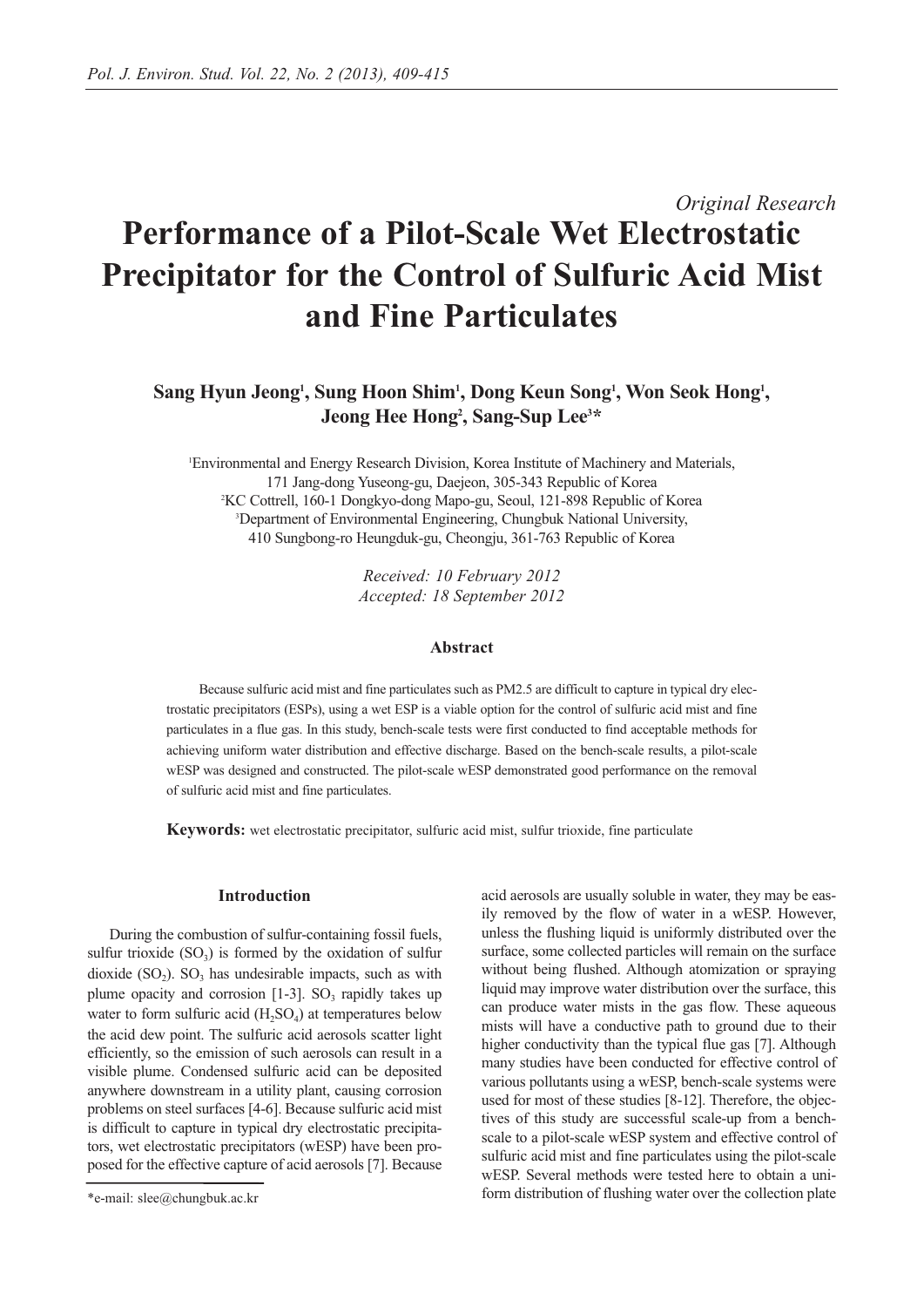

Fig. 1. Schematic of the wetting test setup.

surface. Various electrodes also were tested for effective discharge using a bench-scale test setup. The bench-scale test results were applied to the design of the pilot-scale wESP. The pilot-scale wESP was tested for its performance on the removal of sulfuric acid mist and fine particulates to examine the possibility of using it for the control of combustion flue gases.

## **Experimental Procedures**

# Wetting Test Setup

An experimental system was designed and constructed to test water distribution on the collector surface. As shown in the schematic of the experimental setup in Fig. 1, a 0.5 m-high and 1-m-wide metal plate was mounted vertically, and a nozzle head was located on the top of the plate to flush the surface simulating operation of wESP. The flushed water was re-circulated to the nozzle through a pump, and its flow rate was controlled constantly by a valve. Two kinds of water nozzles, a pinhole nozzle (P) and a flat nozzle (F), were tested. The pinhole nozzle was divided into two types depending on the method used for tip grinding. The first nozzle  $(P_1)$  has a constant diameter of 0.5 mm through the pinhole, but the other nozzle  $(P_2)$ has a bigger diameter at its tip than the body diameter, as shown in Fig. 2.

## Discharge Test Setup

Different shapes of electrodes were examined. Fig. 3 shows the tested electrodes:

- (1) a rod electrode with cross-arranged needles
- (2) a sharp-edged electrode
- (3) a flat-edged electrode

Similar to the wetting test setup, a 1-m-high and 1.2-mwide plate was mounted as a collector, and a nozzle head was located on the top of the plate. Discharge electrodes were installed 150 mm distant from the collector, and a high voltage was supplied to the electrode. A schematic of the discharge test setup is shown in Fig. 4.

## Pilot-Scale Wet Electrostatic Precipitator

A pilot-scale wESP system consists of five sections:

- (1) formation of sulfuric acid mist
- (2) injection of sulfuric acid mist or fine particulates
- (3) a water-supply piping system
- (4) a wet electrostatic precipitator (wESP)
- (5) aerosol measurement

A schematic diagram of the wESP system is shown in Fig. 5. To inject sulfuric acid mist, an  $SO<sub>3</sub>$  generator and a mist generator were used.  $SO<sub>3</sub>$  was generated from the reaction of SO<sub>2</sub> with oxygen  $(O<sub>2</sub>)$  in a vanadium pentoxide  $(V<sub>2</sub>O<sub>5</sub>)$  catalyst reactor. The catalyst reactor was maintained at approximately 420 $^{\circ}$ C to promote SO<sub>3</sub> conversion. SO<sub>3</sub> then interacted with water mist generated from the steam boiler to form sulfuric acid mist. The sulfuric acid mist was injected into the wESP to test its performance on the control of sulfuric acid mist. In addition, fly ash was fed from a feeder at a constant rate to test its ability to control fine particulates. A turbo fan was installed to provide a flow rate of 120 m<sup>3</sup>/min. Flushing water tanks were placed exterior to the wESP. Flushing water was supplied to the collector surface and then pumped to the water tanks through a PVC piping system, and its flow rate was controlled by an electronic valve. A wESP consists of 2 channels and 2 mechanical fields. Detailed information on the dimensions of the wESP and operating conditions are shown in Fig. 5 and Table 1.

# **Results and Discussion**

# Bench-Scale Tests

Each nozzle was tested for water distribution on the plate surface using the bench-scale system shown in Fig. 1.



Flat nozzle (F)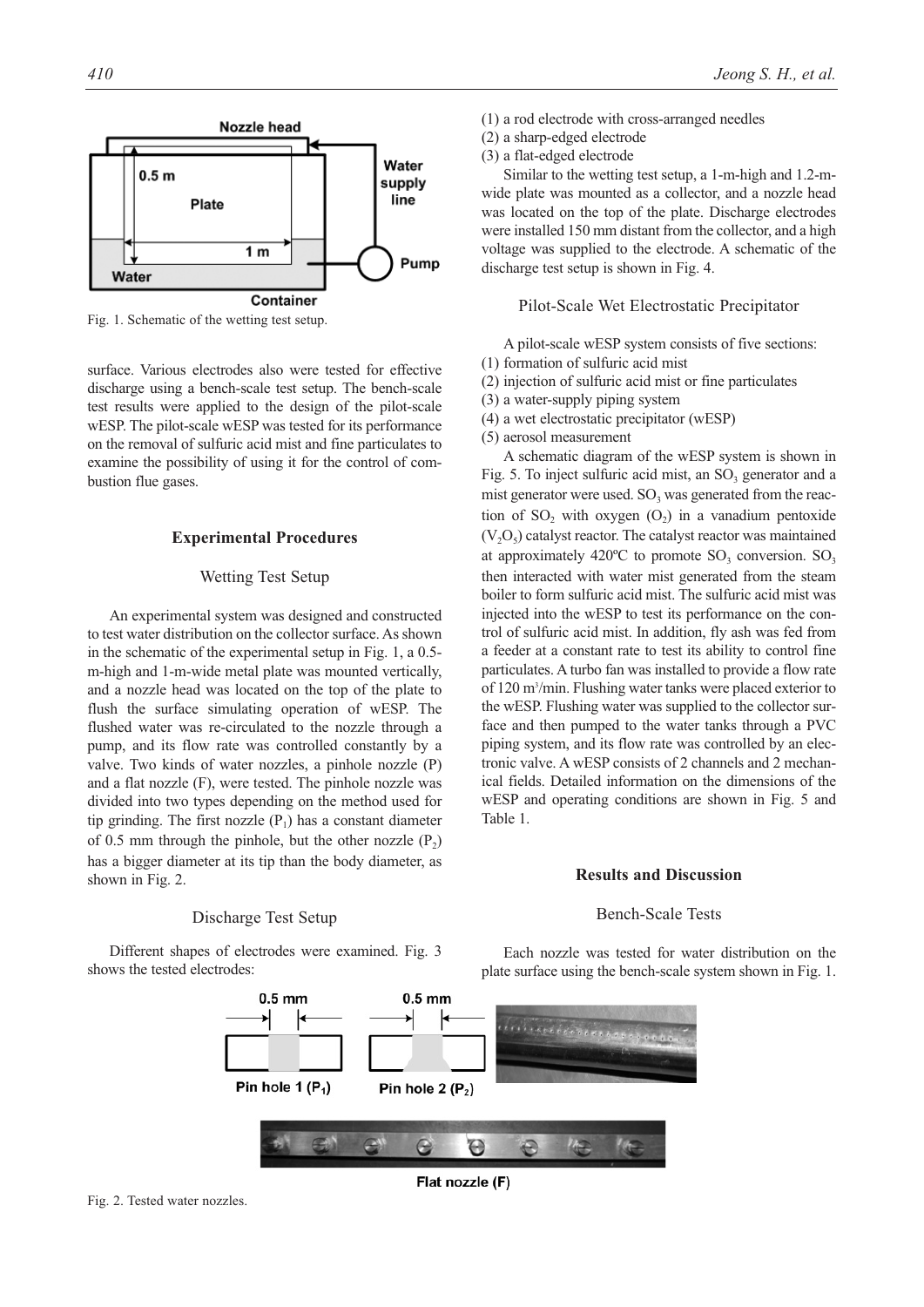

 $(2)$  $(3)$ Electrode (1) Fig. 3. Tested discharge electrodes.



Fig. 4. Schematic of the discharge test setup.

Fig. 6 shows the water distribution when each nozzle has a varying flush rate applied. The two types of pinhole nozzles showed similar wetting patterns. Similar to the pinhole nozzles, the flat nozzle showed nonuniform water distribution by the formation of water beads on the surface. Although wetting was generally improved as the flushing rate increased, uniform distribution of flushing water was not obtained for all nozzles. To improve wetting of the plate surface, a nanomaterial was coated on the surface. The nanomaterial liquid is commercially available (P&T-100HX, Nanopac, Korea), and its properties are shown in Table 2. The nanomaterial was coated by spraying the liquid on the plate surface, followed by drying at room temperature with heated dry air. As a result of testing with the coated plate, uniform water distribution was obtained for all nozzles (Fig. 7). It was also confirmed that this uniform water distribution was maintained after completing all tests. This shows that coating with the nanomaterial significantly improves wetting of the plate surface. Fig. 8 shows an SEM image of the plate surface after coating with the nanomaterial. Fig. 9 shows a voltage-current curve for each electrode with irrigating water. As shown here, a sharp-edged electrode (Electrode 2) and a flat-edged electrode (Electrode 3) produced higher voltage than the rod electrode with crossarranged needles (Electrode 1) at the same current. Because an edged electrode showed effective discharge in the bench-scale tests, it was applied to the pilot-scale wESP.

#### Pilot-Scale Tests

## *Conversion of SO<sub>2</sub> to SO<sub>3</sub>*

The conversion efficiency of SO<sub>2</sub> to SO<sub>3</sub> in the  $V_2O_5$  catalyst reactor was determined from the difference between the  $SO<sub>2</sub>$  concentrations at the inlet and outlet of the catalyst reactor. The  $SO<sub>2</sub>$  concentrations were measured using an  $SO<sub>2</sub>$  gas analyzer. As a result, the average  $SO_2$  conversion to  $SO_3$  was determined to be  $76\%$  ( $\pm 7\%$ ). Based on this conversion efficiency, the  $SO<sub>3</sub>$  concentration in the inlet of wESP was assumed to be 76% of the inlet SO<sub>2</sub> concentration.

#### *Wetting and Discharge Tests*

Based on the bench-scale test results, pilot-scale plates were coated using the nanomaterial liquid to obtain uniform wetting of the plates. Wetting was tested with a gas velocity of 1.4~2.5 m/s and a flushing water rate of 30~70 L/min.

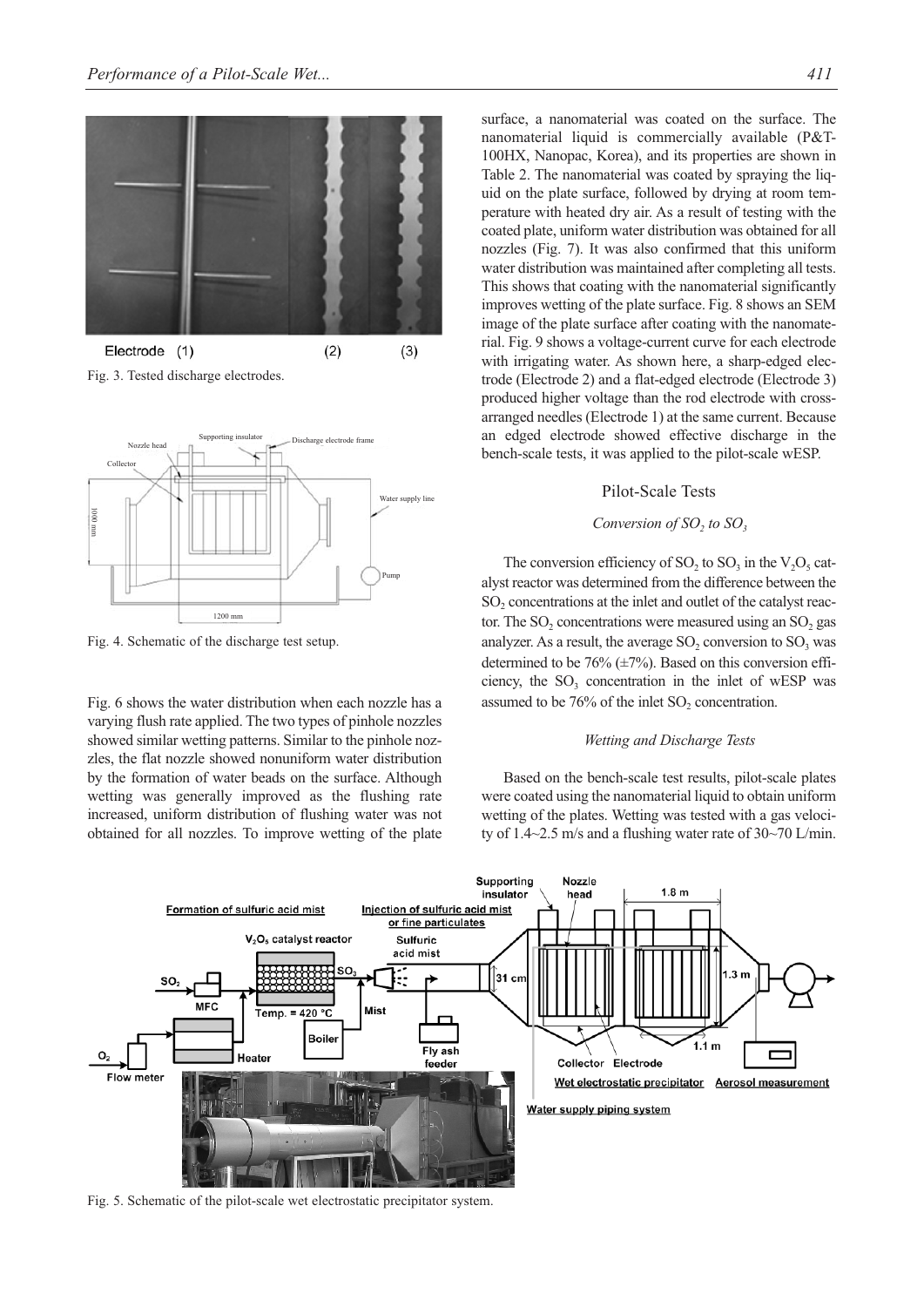| <b>Item</b>                                               | Conditions                   |  |
|-----------------------------------------------------------|------------------------------|--|
| Height of collection plate                                | 1.3 m                        |  |
| Length of collection plate                                | 1.1 m                        |  |
| Duct width                                                | 0.7 m                        |  |
| Number of channels                                        | $\mathcal{D}_{\mathcal{L}}$  |  |
| Number of mechanical fields                               | 2                            |  |
| Spray nozzle                                              | Pressure nozzle              |  |
| Gas velocity in the collector                             | $1.4 \text{ m/sec}$          |  |
| Flow rate of flushing water                               | $50$ L/min                   |  |
| Applied voltage                                           | 45, 55, and 65 kV            |  |
| Inlet concentration of sulfuric<br>acid mist (as $SO_3$ ) | 30, 50, and 100 ppm          |  |
| Inlet concentration of fly ash                            | $100 \text{ mg}/\text{Nm}^3$ |  |

Table 1. Summary of the experimental conditions using the pilot-scale wESP.

As a result, uniform water distribution was found in all test conditions. However, generation of water mists was found in the gas flow channel when the flushing rate was more than 60 L/min. Therefore, an optimum flushing rate was determined to be 50 L/min for this wESP. Fig. 10 shows discharge test results using the pilot-scale wESP equipped with a sharp-edged electrode. Discharge tests were conducted by increasing the flushing water rate up to 70 L/min because the applied voltage level can be lowered when mist generation occurs with an increase in the flush rate. However, similar voltage-current curves were obtained at all tested flush rates, as shown in Fig. 10. This shows that the level of discharge is consistent despite the flushing water rate increases, and that more than 60 kV is applicable with the sharp-edged electrode in the pilot-scale wESP.

# *Size Distribution of the Sulfuric Acid Mist and Fine Particulates*

To test the collection efficiencies of the sulfuric acid mist and fine particulates, sulfuric acid mist was produced from the configuration shown in Fig. 5, and fly ash was obtained from a dry ESP located in a full-scale coal-fired power plant. The size distribution of sulfuric acid mist and fly ash was determined using an aerosol particle sizer (TSI Model 3010). The size distribution of sulfuric acid mist was measured at the inlet of the wESP and is presented in Fig. 11. As shown in the figure, sulfuric acid mist had the highest number of particles in the diameter range of  $0.6~1.2 \mu$ m, and its size distribution was found to be consistent. In contrast, fly ash had the most particles at diameters of approximately 1.3 and 2.4 μm, as shown in Fig. 12. Although differences were found among three repeat-



Fig. 6. Wetting characteristics of (a) pinhole nozzle type 1, (b) pinhole nozzle type 2, and (c) flat nozzle with different flush rates.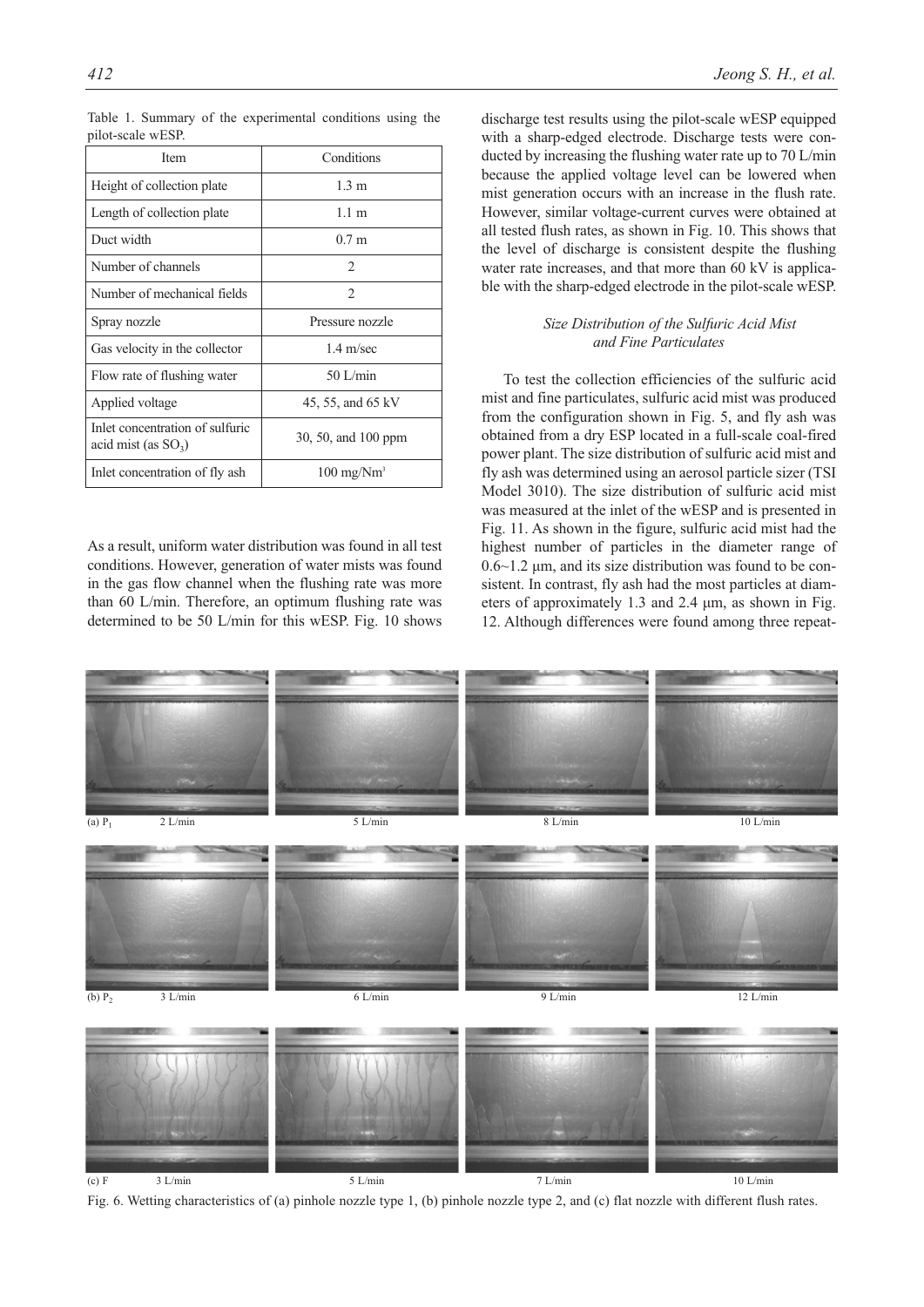| Component (wt $\%$ )             | Titanium dioxide | < 0.1           |
|----------------------------------|------------------|-----------------|
|                                  | Silica           | $\leq 5$        |
|                                  | Ethyl alcohol    | < 35            |
|                                  | 2-Butoxyethanol  | <60             |
| Average diameter of nanomaterial |                  | $5 \text{ nm}$  |
| Wetting angle                    |                  | 5.09 $^{\circ}$ |

Table 2. Properties of the nanomaterial liquid used for coating.

ed measurements of the size distribution of fly ash, the distribution trend was similar each time. Therefore, the average from these measurements was assumed to be the size distribution of fine particulates in the inlet of the wESP.

# *Tests on the Removal of Sulfuric Acid Mist and Fine Particulates*

The pilot-scale wESP was tested for the removal of sulfuric acid mist. Fig. 13 shows collection efficiencies for each aerodynamic diameter of sulfuric acid mist when a different level of discharge is applied with an inlet  $SO<sub>3</sub>$  concentration of 30 ppm. Although the collection efficiency at 45 kV was relatively low, especially in the size range of  $0.8~1 \mu m$ , it increased to  $82~88\%$  and  $91~97\%$  for this size range at 55 and 65 kV, respectively. In addition, the pilotscale wESP showed 97.7%, 98.5%, and 99.3% removal efficiency at 45, 55, and 65 kV, respectively, on the basis that the mass of the particles was less than 2.5 μm in diameter (PM2.5). Similar removal efficiencies were found from the tests at the inlet  $SO<sub>3</sub>$  concentrations of 50 and 100 ppm. Considering that most sulfuric acid mists in coal-fired flue gases have a diameter of more than a few microns, these



Fig. 7. Wetting characteristics of (a) pinhole nozzle type 1, (b) pinhole nozzle type 2, and (c) flat nozzle after coating the plate.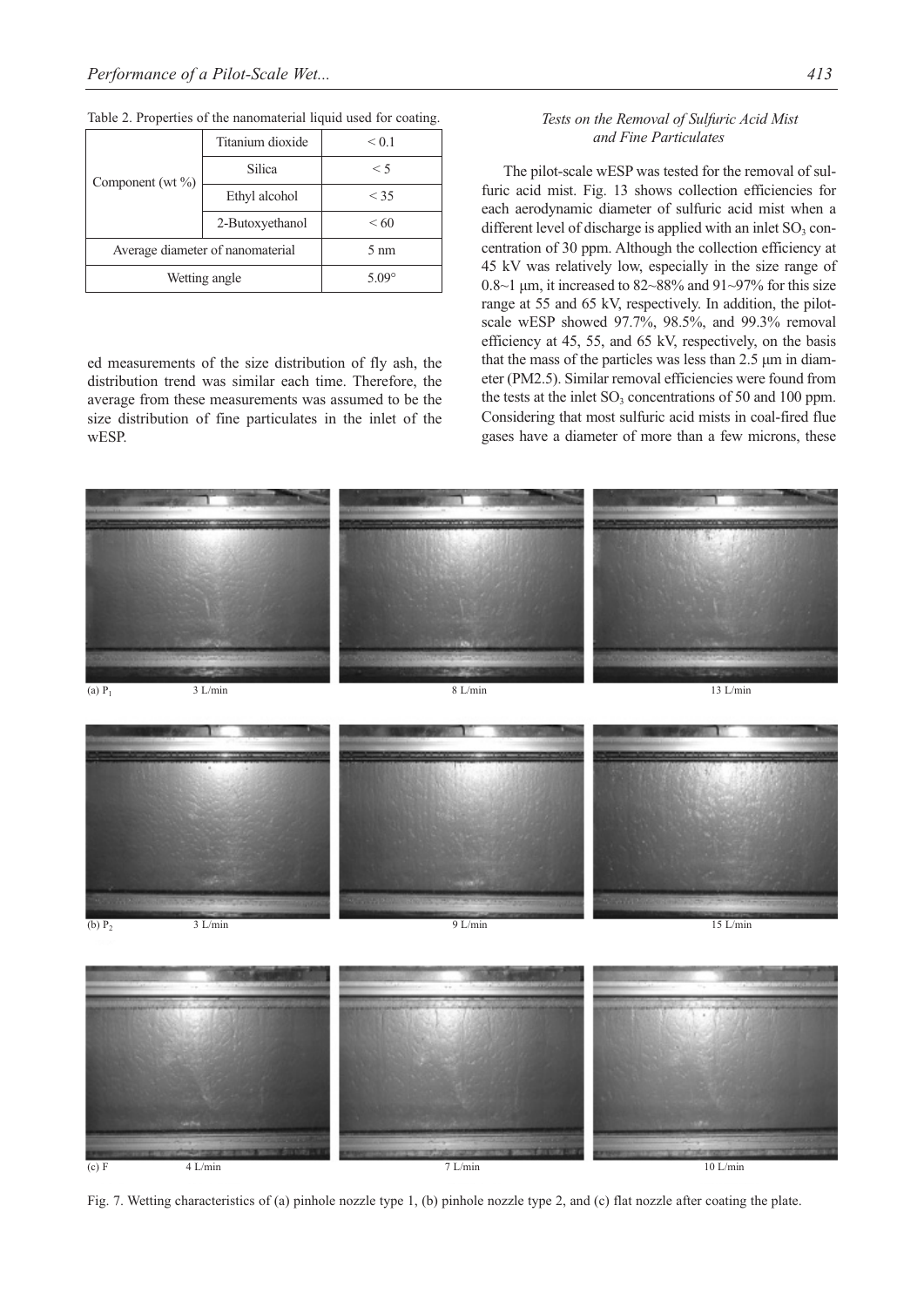

Fig. 8. SEM image of the plate surface after coating.

results show that a wESP can be a viable option for the control of sulfuric acid mist. The performance of the wESP on the control of fine particulates also was tested with several levels of discharge. Fig. 14 shows the collection efficiency for each particle size of fine particulates with applied voltages of 45, 50, 55, 60, and 65 kV. Similar to sulfuric acid mist, the lowest collection efficiency was found for particles in the size range of 0.6~1 μm. In addition, the collection efficiency increased as the applied volt-



Fig. 9. Voltage-current curves for several electrodes with irrigating water.



Fig. 10. Voltage-current curves at the flushing water rates applied to the pilot-scale wESP.

age increased, and the efficiency at 65 kV was approximately 96% on the basis of a mass of PM2.5. Compared with sulfuric acid mist, a lower collection efficiency was found for particle sizes around 1.3 and 2.4 μm. This may be attributed to the initial size distribution of the fly ash injected into the wESP.



Fig. 11. Size distribution of the sulfuric acid mist produced from the generation system.



Fig. 12. Size distribution of fly ash.



Fig. 13. Collection efficiency for the sulfuric acid mist at an inlet concentration of 30 ppm as SO3 with applied voltages.